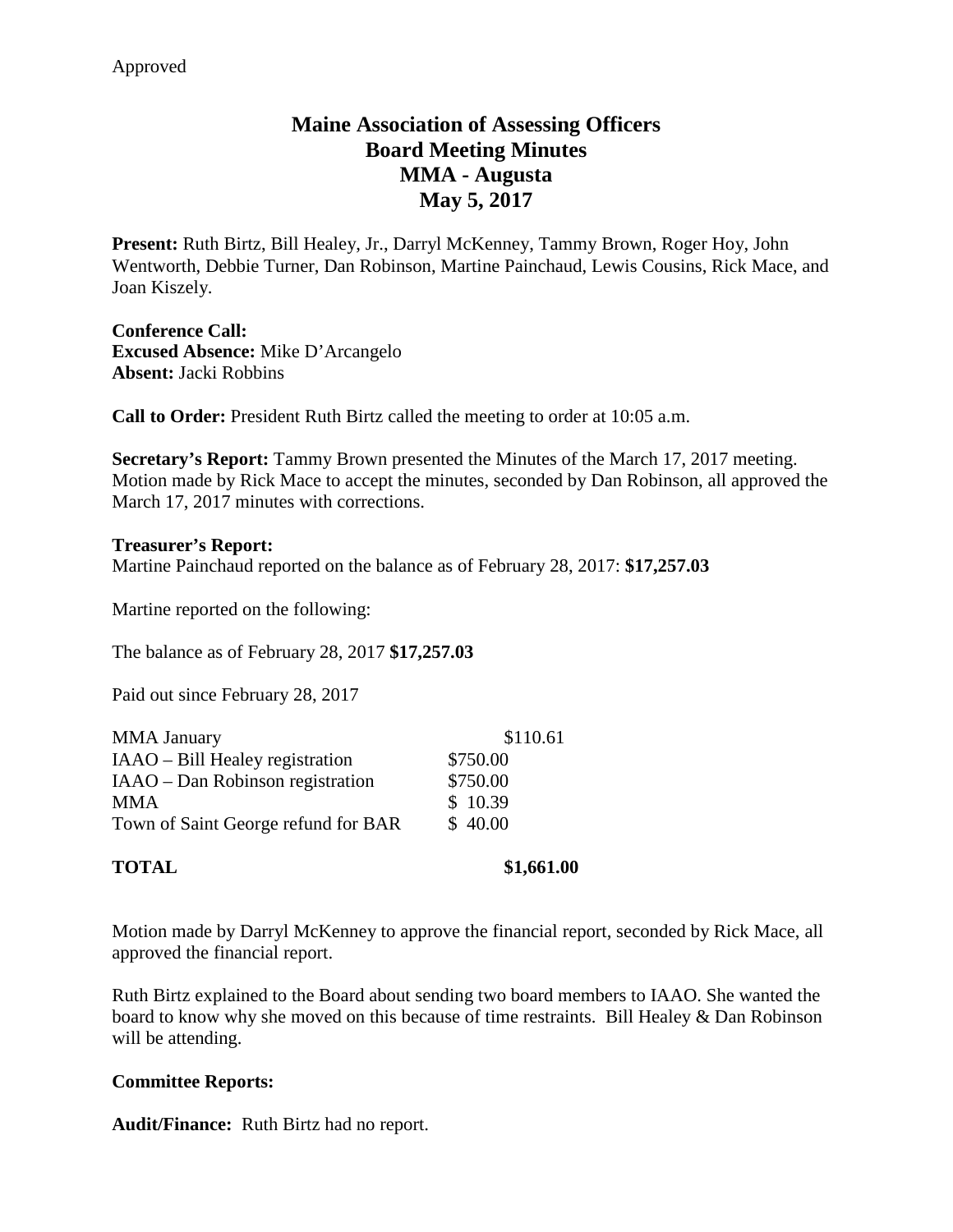**Calendar/Advertisers:** Lewis Cousins reported they still have 4 advertisers for this year. There is nothing new since February. He indicated a personal letter needs to be drafted to go with the advertisement flyer to who MAAO is and a little bit of history. He suggested we do a second mailing the first of August. There was a brief discussion on the timing of the mailings. It was the consensus of the board that Lewis Cousins does another mailing with a cover letter.

**Newsletter:** President Ruth Birtz reported that Mike D'Arcangelo is retiring from Gorham. John Wentworth will take over doing the membership profiles. The next newsletter will be going out in July.

**Ethics:** Jacki Robbins absent.

**Legislative:** Mike D'Arcangelo was absent. Dan Robinson reported on the following:

 $\triangleright$  LD 1479: Dan Robinson monitored this bill. He distributed a handout on LD 1479. He listed who was For/Against. Dan Robinson reviewed the handout on LD 1479. He will email the full testimony to the board. He feels it will be ought not to pass. He feels it is the big companies pushing this.

**Membership:** Roger Hoy reported there are 272 members & 24 unpaid as of May 2, 2017.

**Awards & Scholarship:** Tammy Brown reported there are no applications for scholarships. They did do 2 scholarships for Dan Robinson & Bill Healey. She indicated that there is one 2017 Assessor of the Year Nomination to date.

**Technology Report:** Dan Robinson had no report.

**Executive Board:** Rick Mace had no report.

**Education:** Bill Healey reported on the following:

- Paul Demers will teach on Thursday on Code at the Fall Convention
- MMA Convention: Darryl McKenney will take the lead on this. Bill Healey thinks doing a one day session on Wednesday would be sufficient because it is so close to the Fall Convention. Darryl McKenney thought doing a topic on Ethics, Forestry or Solar might be good.

**Conference Committee:** Debbie Turner reported the following:

- $\triangleright$  Tammy Brown & Debbie Turner worked on the menu for the Fall Conference
- $\triangleright$  Gift for Conference: The following items were discussed as give a ways for conference attendees, koozies, hats and Ruth Birtz will look at her catalogs. They asked Joan Kiszely to contact Higgins to see if they would be a vendor at the Annual Fall Conference and possibly to do name badges.

**Historian:** Darryl McKenney reported that Mike Rogers stated the MAAO hats are the best and he wants to purchase the remaining gray hats.

#### **New Business:**